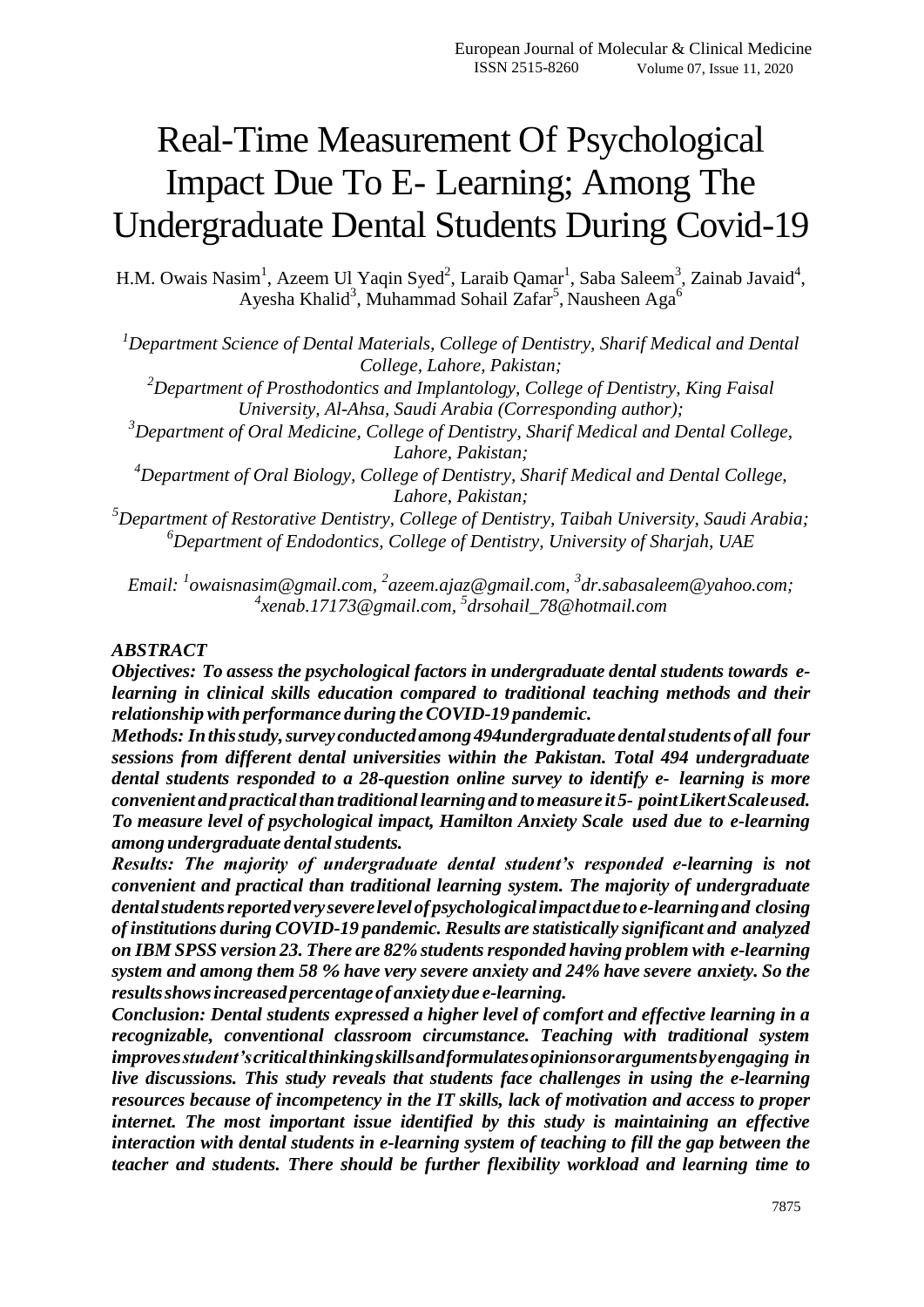*studentsto reduce the level of anxiety among thedentalstudents.*

# *Keywords: Psychological impact, Undergraduate dental Students, Pandemic, E-learning, COVID-19*

## **1. INTRODUCTION**

Common cold and severe respiratory problems caused by pathogens belonging to Human coronaviruses (HCoVs). In the 21st century, highly pathogenic viruses emerged from animal reservoirs causing global epidemics named severe acute respiratory syndrome coronavirus (SARS-CoV) and Middle East respiratory syndrome coronavirus (MERS-CoV). In 2003 and 2012, these pathogenic viruses having high morbidity and mortality rate as compared to other viruses15. COVID-19 emerged in China and cases were increasedand spreadrapidly.COVID-19 cases were reported and registered all over the world in December 2019. On 11<sup>th</sup> March, 2020 COVID-19 was titled as pandemic and a major health problem all over the world. First positive case of COVID-19 appeared in Pakistan on 26th February, 2020. When a person belongs to Karachi returned from Iran. From 18<sup>th</sup> March, many cases of COVID-19 appeared in Pakistan. E-learning is the term used for delivering education online through a computer, internet or any other digital resource to improve learning capacity. E-learning can also be termed as "Online education," "distance education," "online learning," "blended learning," "computer-based learning," "web-based learning," "virtual learning," "tele-education," "cyber learning," "Internet-based learning," "distributed learning," etc<sup>2</sup>. We used the term elearningthroughoutthearticleasallthesetermsaresynonymous.Inalldentaluniversities, concept of e-learning (electronic learning) emerged to cover the course and to eliminate wastage oftime during current situation of pandemic. In this situation, there is prerequisite of written online assignment, webinars and computer-based examinations due to ceased traditional way of education.Onlineclasseslagfarbehindtherealonesthatstudentshadin classes, which drag their academic performance down. The emergence of such a novel and highly contagious pandemic results in increase of psychological issues due to social distancing, quarantine and disruption of studies. This have a severe psychological impact on undergraduate dental students and already considered psychologically vulnerable groups. Factors contributing to psychological problems; are highly competitive training of dental students, their academic pressure, infected frompatientsinclinicalsettings,financialissuesandlackofsleep.Inadditionto that,thedecreased co-operation between educator and students due to lack of direct and open communication, also contributing factor in increased level of psychological health<sup>3,4</sup>. After limiting face-toface communication, Pakistan's universities efforts for providing e-learning resources like other countries. There are many hurdles in e-learning of dental education during COVID-19, no social interaction and lack of technical skills among the undergraduate dental students. Cost and access to internet is also a barrier in e- learning in dental education. Medical schools need emergency measures to deal with this current pandemic to continue the academic courses in the middle of lock down and social distancing measures leading spread of psychological issues among students. The factors affecting e-learning in health education are poor motivation of undergraduate students due to their personal factors like high levels of stress and anxiety, less attention or involvement, lack of self -discipline, unaware of new techniques and IT skills. When consider the domain of dental clinical skills, online learning becomes the area of challenge. Interaction and discussion between teacher and students is limited than traditional way of teaching. Purpose of the present study was to assess the psychological factors in undergraduate dental students towards e-learning in clinical skills education compared to traditional teaching methods and their relationship with performance. E- learning is significant and easy access to deliver online education. However, focus to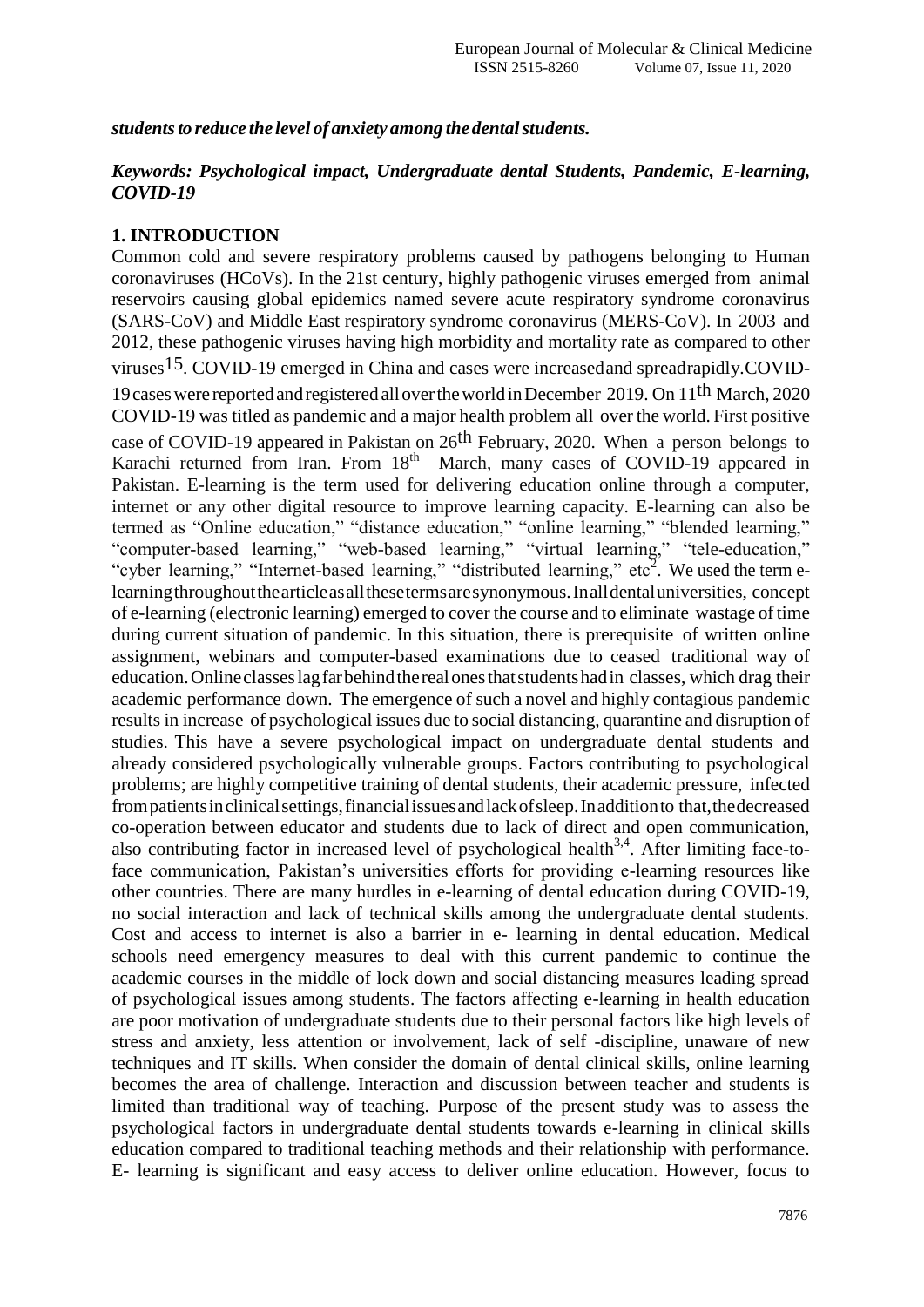improve the method of teaching and examination process during pandemic. There were many questions raised, is dental students consider e-learning valuable for their learning? There is also needed to find out dental student's psychological and emotional impact of E-learning, IT ability, accessibility, their attitude and response towards e-learning because of recent COVID-19 pandemic. E-learning can never replace practical or demonstrative activities as clinical skills can never be achieved. So traditional face to-face teaching system proved ranked higher than elearning.

## **2. MATERIAL AND METHODS:**

The present cross section descriptive study was conducted in Pakistan during the COVID-19 pandemic (June-September 2020). A total of 494 undergraduate dental students who were enrolled in registered dental institutes of Pakistan were included. A validated research questionnaire explaining the research objective on the front page was distributed to all the participants electronically (whatsapp, facebook and email) and data were collected by the end of September 2020. In addition, the research tool was also circulated by the undergraduate dental students using snowball sampling where acquaintances were able to share the links.

## *Sample Size:*

The sample size was calculated using the following formula:  $n = N^*X/(X+N-1)$  where,  $X =$  $Z_{\alpha/2}^2$  \*p\*(1-p)/MOE<sup>2</sup>, 'N' is the population size while 'p' and MOE denotes the sample proportion and margin of error, respectively.  $Z_{\alpha/2}$  is the critical value of the normal distribution at  $\alpha/2$  (e.g. for a confidence level of 95%,  $\alpha$  is 0.05 and the critical value is 1.96). The minimum sample size calculated for the present study was 373, however the actual sample size was increased to account for non-response. A total of 494 students were considered by the data provided by the regulatory authority Pakistan Medical and Dental Council (PMDC). In this study, we considered 95% confidence level and 5% margin of error.

## *Data Collection:*

A questionnaire consisting of 24 variables was constructed to collect the data. The questionnaire was comprised of two parts including psychological impact and E-learning. The psychological impact considered dependent variable and E-learning and other factors considered independent variables. For measurement of variables related to E-learning, fivepoint Likert scale was used, ranging from strongly disagree (0) to strongly agree (5). For anxiety variable/parameters" assessment, Hamilton anxiety scale (0-absent, 1-mild, 2 moderate, 3-severe, 4-very severe) was used.

#### *Statistical analysis*

Data analyzed using IBM SPSS Version 23.0. All the participants were asked to completethe researchtool(n=494).Incompleteandduplicatedformswereexcludedfrom the study(n=11).

## **3. RESULTS**

In this study, total of 494 undergraduate (UG) dental students responded to questionnaireand data analyzed fromdifferent dental college and universities ofPakistan. Reliability was assessed good for total 24 variables (Cronbach's alpha  $= 0.76$ ) and better for 17 psychological variables (Cronbach"s alpha= 0.868). Psychological impact considered as dependent variable and elearning as independent variable, to determine strength of association between these two variables Pearson's correlation coefficient (r) used. Pearson"s (r) value assessed 1 indicates a perfectpositivelinearrelationshipbetween variables and correlation issignificant at the level of 0.01 level (2-tailed). In this study, majority of the UG dental student's (80%) responded e-learning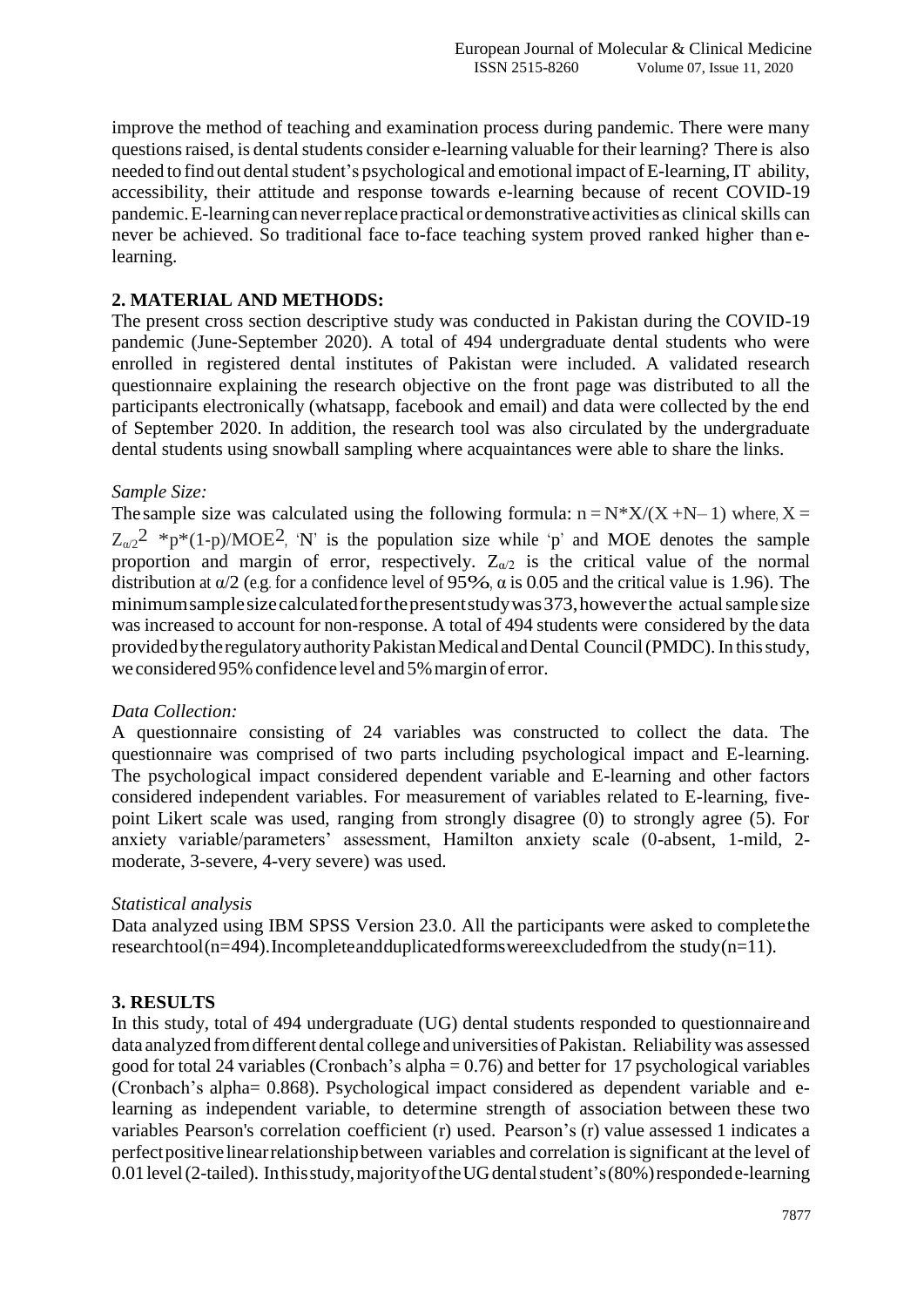is not a convenient mode of teaching compared to the traditional system of education (Figure.1, Table.1).However,88%ofthestudentsalsorespondedthatthee-learningandclosureof institutes due to COVID-19 pandemic causing psychological impact among the UG dental students (Figure.1, Table.1). In terms of convenience of the traditional teaching, 85% of the UG dental students wereinfavorrelatingtolackofavailabilityofhigh-speedinternetaccess.Ontheotherhand, a significant proportion of UG students (40%) were convinced to have enough time for self-study at home but due to minimal interaction with teachers and classmates. Whereas 48% UG students considered spending on e-learning classes as a wastage of time and resources. Many UG dental students (39%) responded to have capability of attending online lectures independently without the help and motivation from others. A very few (2.6%) UG students wereinfavorofe-learningis convenient(Table1).MajorityofUGdentalstudentsresponded to have moderate to very severe psychological impacts. UG dental students expressed various concerns such as finishing and submission of online assignments on time online (84%), difficulty in finishing of practical/clinical (91%), interruptions and connectivity issues during online classes (85%), delay in annual examination (71%), difficulties while working on computers (72%), issue with the assessment and lowering of grades (87%) while 68% of UG dental students were motivated face these challenges and working with new skills and technologies. On the other side, almost half of UG dental students (53%) were comfortable with this e-learning online mode of communication including email, chats, discussion boards and social media mainly due to restrictions and availability of no alternatives other than the e- learning method of teaching. Surprisingly, 51% of UG dental students developed new habits during lockdown (such as nail biting, chewing pen, teeth grinding etc.) (table.2). Due to the current COVID-19 pandemic situation and continuously changing scenarios and government policies a vast majority of UG dental students feared (90%) about COVID-19 pandemic would get demotivated and affect their expertise, skill and working efficiency of dental practice. Other concerns reported by the UG students included depressed and anxious (86%), prolonged time for COVID-19 pandemic (81%), emotional and mental instability during lockdown (77%), and anxiety related sickness (67%).

|                                 | <b>Strongly</b> | Disagree%      | <b>Neutral</b> | Agree % | <b>Strongly</b> |
|---------------------------------|-----------------|----------------|----------------|---------|-----------------|
|                                 | disagree        |                | $\frac{6}{9}$  |         | agree %         |
|                                 | $\frac{0}{0}$   |                |                |         |                 |
| <b>Convenience</b><br>$of$ E-   | 56.5            | 23.8           | 11.2           | 6       | 2.6             |
| than<br>learning                |                 |                |                |         |                 |
| traditional learning            |                 |                |                |         |                 |
| Time for self-study             | 15.1            | 17.5           | 27.9           | 28.3    | 11.2            |
| <b>Online</b><br>classes<br>are | 11.2            | 16             | 26.4           | 17.2    | 29.2            |
| wastage of time                 |                 |                |                |         |                 |
| <b>Interaction during</b>       | 24              | 23.6           | 31             | 18.6    | 2.8             |
| online lectures                 |                 |                |                |         |                 |
| <b>of</b><br><b>Convenience</b> | 4.4             | $\overline{4}$ | 6.6            | 21.3    | 63.7            |
| traditional learning            |                 |                |                |         |                 |
| Independently                   | 18.6            | 16             | 26.5           | 25.3    | 13.6            |
| attending<br>online             |                 |                |                |         |                 |
| <b>lectures</b>                 |                 |                |                |         |                 |
| <b>Access to internet</b>       | 28              | 24.5           | 25             | 16.3    | 6.2             |

Table 1: Convenience of E-learning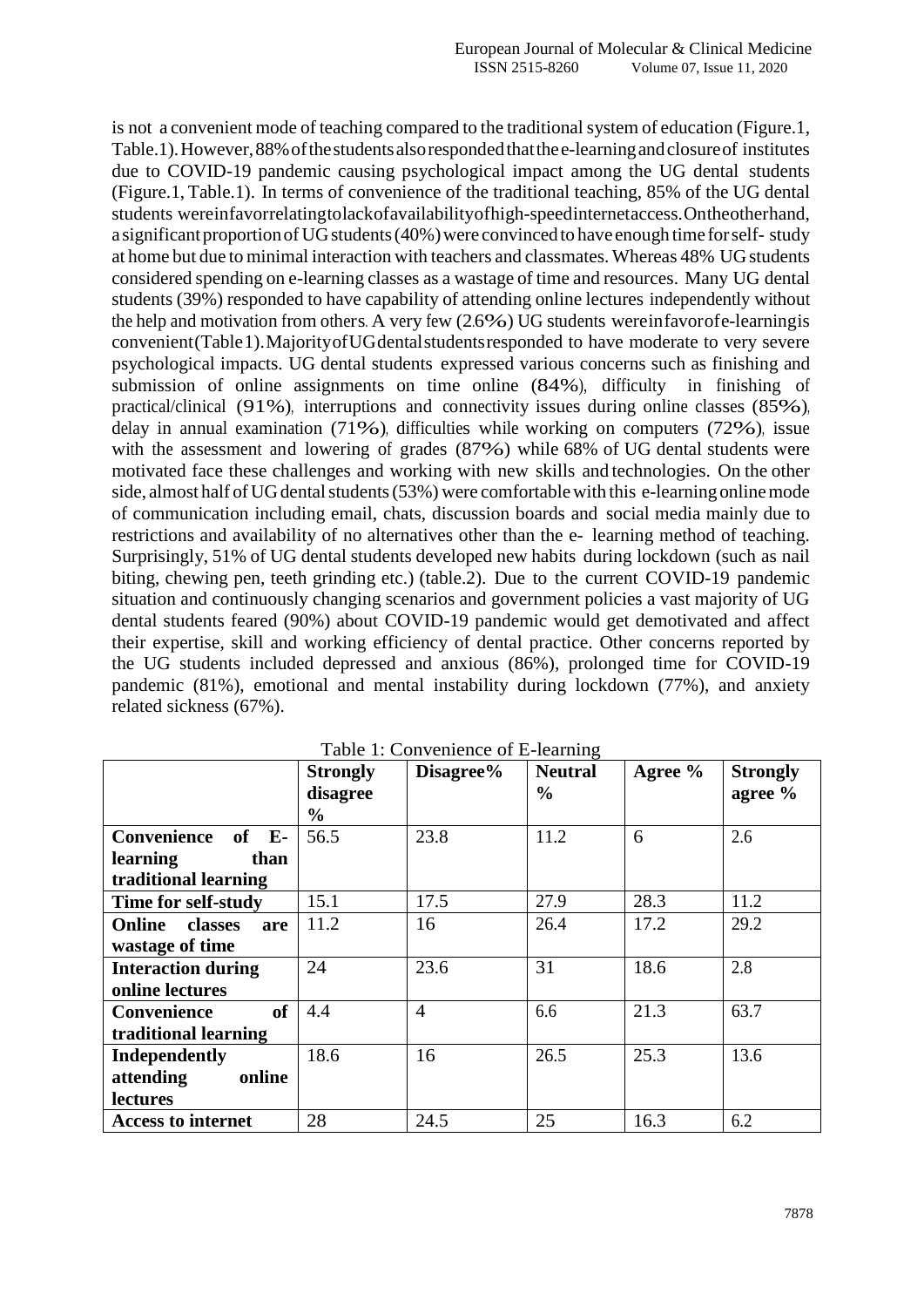|                                                    | <b>Absent</b> | Mild % | <b>Moderate</b> | Severe % | <b>Very</b> |
|----------------------------------------------------|---------------|--------|-----------------|----------|-------------|
|                                                    | $\frac{0}{0}$ |        | $\frac{6}{6}$   |          | Severe %    |
| Psychological impact of                            | 3.4           | 9      | 17.4            | 26       | 44.2        |
| <b>E-Learning and closure</b>                      |               |        |                 |          |             |
| of institutions                                    |               |        |                 |          |             |
| Psychological impact of                            | 4.2           | 11.8   | 27.1            | 25.5     | 31.3        |
| online<br>submission<br><b>of</b>                  |               |        |                 |          |             |
| assignments                                        | 2.6           | 6.8    | 13.6            | 26.8     | 50.2        |
| Psychological impact of<br>finishing practical and |               |        |                 |          |             |
| clinical work                                      |               |        |                 |          |             |
| Psychological impact of                            | 5.2           | 9.6    | 20.4            | 28.6     | 36.1        |
| interruptions during                               |               |        |                 |          |             |
| online classes                                     |               |        |                 |          |             |
| Psychological impact of                            | 14.8          | 14.2   | 21.6            | 17.8     | 31.5        |
| delay in examination                               |               |        |                 |          |             |
| Psychological impact of                            | 15            | 12.8   | 24.6            | 22       | 25.6        |
| working on computer                                |               |        |                 |          |             |
| Psychological impact to                            | 12.2          | 19.5   | 32.9            | 19.3     | 16.1        |
| accept new                                         |               |        |                 |          |             |
| technologies                                       |               |        |                 |          |             |
| <b>Comfortability</b><br>with                      | 26.3          | 20.7   | 29.3            | 14.7     | 9           |
| online modes of                                    |               |        |                 |          |             |
| communication                                      |               |        |                 |          |             |
| Psychological impact of                            | 5             | 7.9    | 19.2            | 22.4     | 45.6        |
| internal assessment                                |               |        |                 |          |             |
| Fear of effecting dental                           | 3.4           | 6.3    | 14.6            | 23.7     | 52          |
| expertise                                          | 3.8           | 5.9    | 18.8            | 23.2     | 48.3        |
| Feeling of pressurized<br>and demotivated          |               |        |                 |          |             |
| Developing new bad                                 | 34.9          | 13.9   | 18.6            | 13.1     | 19.4        |
| <b>Habits</b>                                      |               |        |                 |          |             |
| <b>Psychological impact on</b>                     | 19.4          | 14.1   | 24.4            | 19.8     | 22.4        |
| health                                             |               |        |                 |          |             |
| <b>Feeling unstable</b>                            | 13.1          | 9.6    | 18.1            | 25.1     | 34.1        |
| emotionally<br>and                                 |               |        |                 |          |             |
| mentally                                           |               |        |                 |          |             |
| COVID-19<br><b>of</b><br>Fear                      | 8.9           | 9.9    | 22.7            | 29.6     | 29          |
| takes time to end                                  |               |        |                 |          |             |
| <b>Depressed about future</b>                      | 6.4           | 7.2    | 18.5            | 28.3     | 39.6        |
| <b>Depressed</b><br>about                          | 3.2           | 6.8    | 13.2            | 24.2     | 52.5        |
| managing time                                      |               |        |                 |          |             |

Table2: Psychological impact of E-learning

Table 3: Mean and standard deviation of E-learning

 $\mathbf{r}$ 

| $\vert$ Mean $\pm$ Std. Deviation                   |                |
|-----------------------------------------------------|----------------|
| Convenience of E-learning than traditional learning | $0.74 \pm 1.0$ |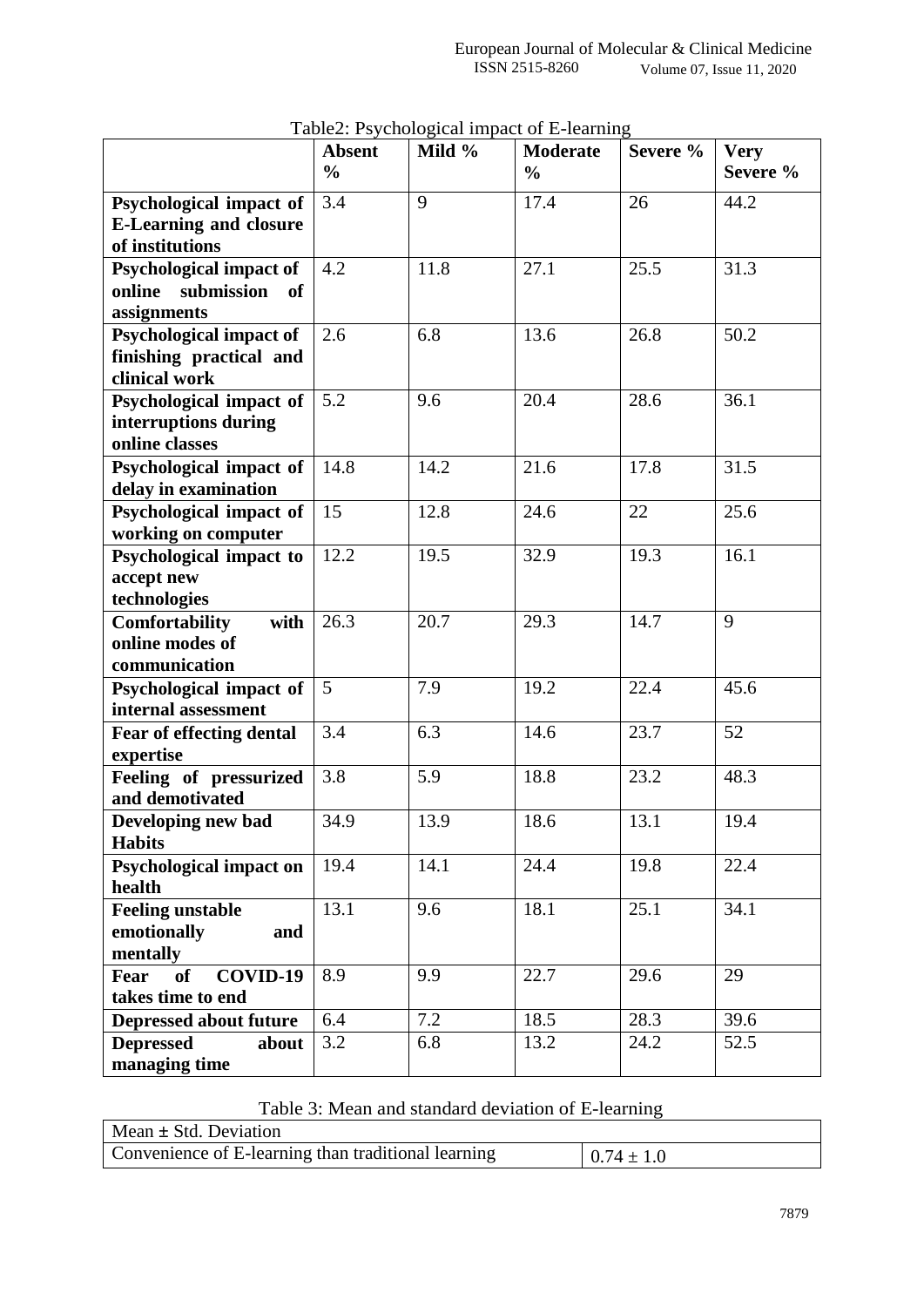| Time for self-study                     | $2.05 \pm 1.2$ |
|-----------------------------------------|----------------|
| Online classes are wastage of time      | $2.37 \pm 1.3$ |
| Interaction during online lectures      | $1.53 \pm 1.1$ |
| Convenience of traditional learning     | $3.36 \pm 1.0$ |
| Independently attending online lectures | $1.99 \pm 1.3$ |
| Access to internet                      | $1.48 \pm 1.2$ |

Table 4: Means and standard deviation of variables of psychological impact

 $\mathbf{r}$ 

| <b>Mean/Std. Deviation</b>                                     |                |
|----------------------------------------------------------------|----------------|
| Psychological impact of E-Learning and closure of institutions | $2.99 \pm 1.1$ |
| Psychological impact of online submission of assignments       | $2.68 \pm 1.1$ |
| Psychological impact of finishing practical and clinical work  | $3.16 \pm 1.0$ |
| Psychological impact of interruptions during online classes    | $2.81 \pm 1.1$ |
| Psychological impact of delay in examination                   | $2.38 \pm 1.4$ |
| Psychological impact of working on computer                    | $2.30 \pm 1.3$ |
| Psychological impact to accept new technologies                | $2.08 \pm 1.2$ |
| Comfortability with online modes of communication              | $1.60 \pm 1.2$ |
| Psychological impact of internal assessment                    | $2.96 \pm 1.1$ |
| Fear of effecting dental expertise                             | $3.15 \pm 1.0$ |
| Feeling of pressurized and demotivated                         | $3.06 \pm 1.1$ |
| Developing newbad habits                                       | $1.69 \pm 1.5$ |
| Psychological impact on health                                 | $2.12 \pm 1.4$ |
| Feeling unstable emotionally and mentally                      | $2.58 \pm 1.3$ |
| Fear of COVID-19 takes time to end                             | $2.61 \pm 1.2$ |
| Depressed about future                                         | $2.88 \pm 1.1$ |
| Depressed about managingtime                                   | $3.16 \pm 1.0$ |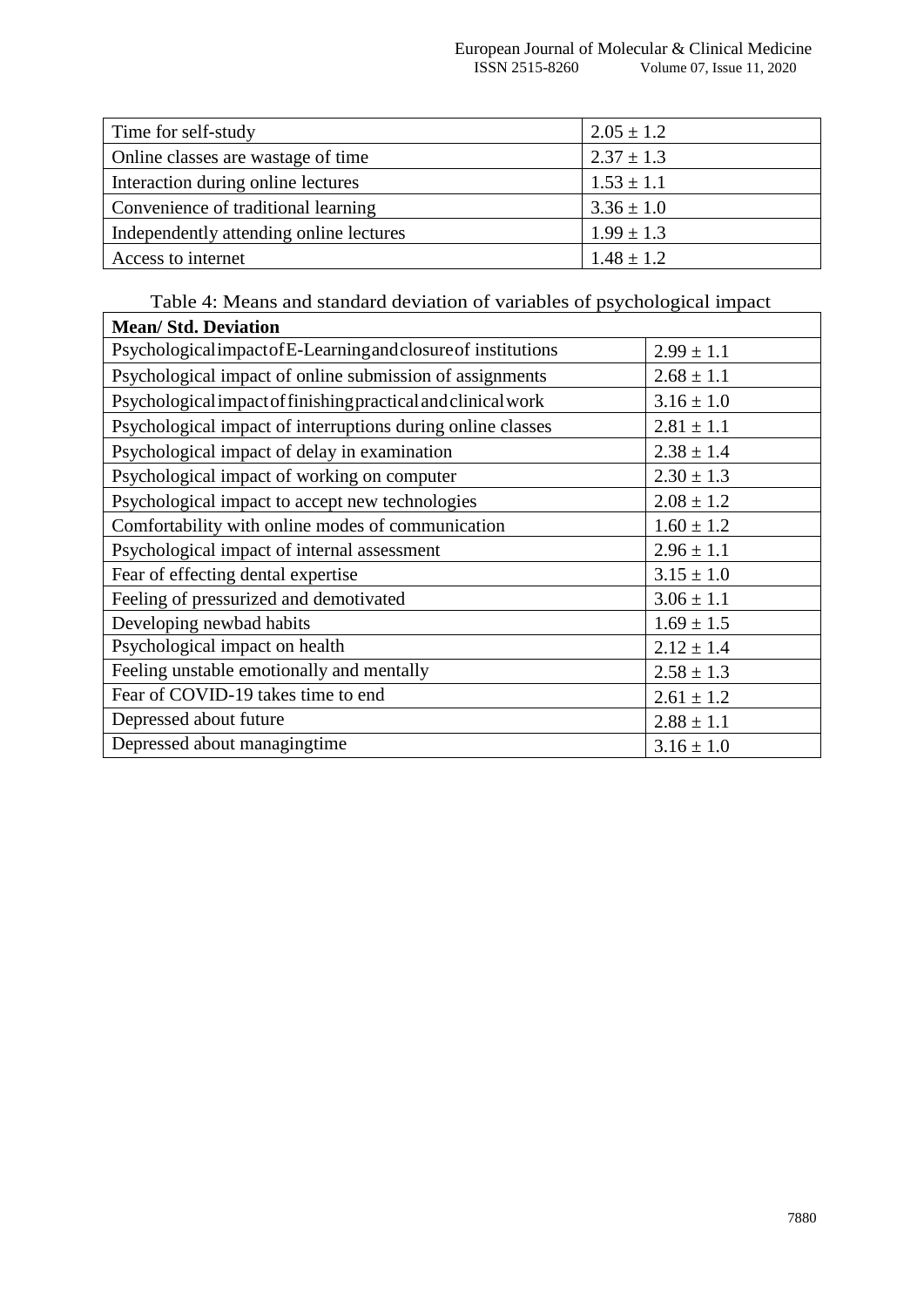

Figure 1: Relationship of Online learning with Stresslevel.

# **4. DISCUSSION**

The present descriptive study investigated the psychological impact of e-learning amongUG dental students enrolled at different dental universities in Pakistan. To assess and judge the dental issues, risk factors and problems, this study was conducted using online google survey forms during the COVID-19 pandemic situation when UG dental students were set up to get education from their home. The outcomes of the present study may guide to assess the problems of UG dental students and potential solutions to resolve their psychological issues due to COVID-19 pandemic and associated distance e-learning. In addition, it may facilitate strategies and planning for current and any future crisis faced by dental students<sup>3</sup>. This study revealed that majorityofUGdentalstudentshavehigh(moderate to very severe)level of psychological impact due to e-learning than traditional education system. COVID-19 pandemic had a great influence on the overall global community and considered significant leading to psychological impacts particularly due to lockdown, social distancing, institutions and educational disruptions. The effectiveness of e-learning and psychological impact was measured using the Likert and Hamiliton scales<sup>5</sup>. The world is moving towards computerized and digital objects but surprisingly our survey results were opposite and were not in favor of electronic and digital elearning. The overall mean level of psychological impact of e-learning was observed severe due to risk factors considered in the study. Furthermore, the response rates were in favor of traditional learning. The present study reported that a majority of the UG dental students were in favorof routineface-tofacelearninganddisagreeonthepointofteachingthroughelectronicmeans because not every student of Pakistan has good access to internet and strong financial support for expensive digital learning appliances. Due to poorinternetfacilitiesin the far- flungareasand finances for internet in Pakistan, majority of undergraduate dental students had interruptions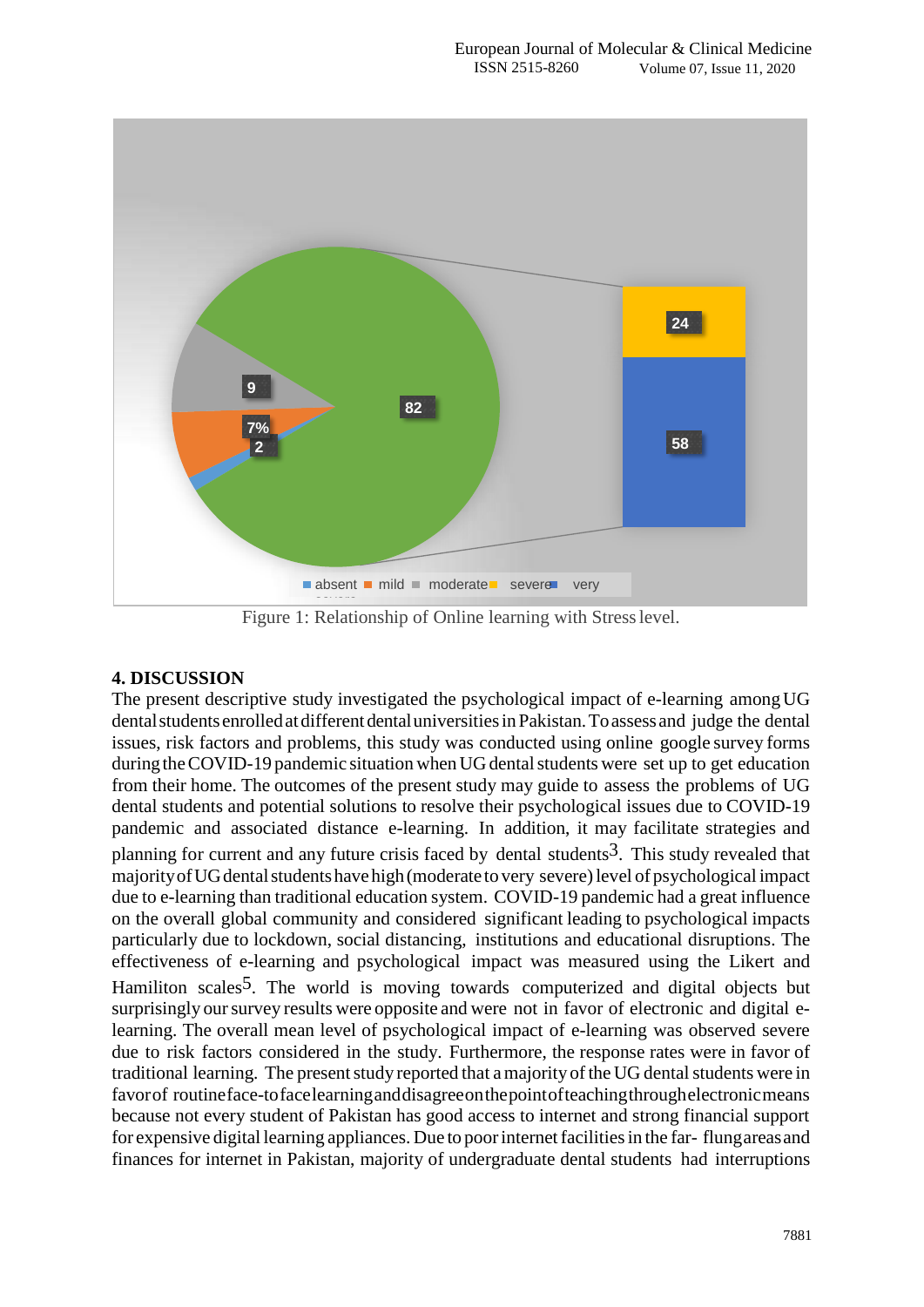duringonline classes. Dental Students are not trained to use digital and electronic devices. There is proper training is required for dental students and as well faculty,howtheycanuseelectronic gadgets, learn and teach through digital and electronic means. There is also deficiency of expert trainers who can train the facultyto conduct the digitaleducation.Duetolackoffinancialsupport, lackoftrainingandknowledgeabouthow tousedigitalandelectronicmeansandaccesstointernet, majorityofundergraduatedental students feel difficulty in online submission of assignments. In addition to that they felt difficulty in accepting new technologies without proper training and facilities. However, in the results of this survey, UG dental students were not satisfied with online modes of teaching and its effecting their mental health and creating anxiety among students. Assessing dentalstudent"sperformancebasedononlineassignments andtestisalsoadifficulttask for dental faculty and management. The following factors mentioned above were considered to assess significance of e-learning than traditional one. However, many UG dental students expressed their concern for not having enough time forself-studyat home due to distractions and relax environment. As the dentistry is a clinical and skill-oriented education, e-learning and lack of focus lead to anxiety. They consider online classes are wastage of time because they are not able to interact independently during online lectures with instructors. These are the factor which causes anxiety and effects the dental student's mental health. Because of lockdown in whole country, undergraduate dental students were unable to perform their practical and clinical work,whichisimportantfordentalstudentsforfuture expertise. Practical and clinical work helps in improvement of patients handling and their professional skills<sup>4</sup>. Majority of undergraduate dental students felt anxious about completing their practical and clinical work. Majority of undergraduate dental students were anxious for their future and delay in examination because of closureofuniversities.surveyresults also showed thatmajority of undergraduate dentalstudents were worried about their internal assessment for final examination, which based on their annual performance. There was no clinical and laboratory work feasibility because of institutions and dental clinicsclosure. Inadditiontothat,currentstudyrevealedthatdentalstudentswereafraidthat their dentalexpertiseeffectandhadfeelingofpressurizedanddemotivatedabouttogetagood job after graduation. By this survey, we also found majority of undergraduate dental students were getting new bad habits of bruxism, nail, cheek and lip biting. Results of this survey showed anxiety effecting undergraduate health and making them sick, students easily get emotional about the minor events and getting mentally weak<sup>16</sup>. COVID-19 pandemic increased feeling of isolation and loneliness among students and increasing patient"s ratio and deaths with COVID-19 developing fear in students. This study survey also disclosed that majority of undergraduate dental students responded, they fear about COVID-19 will takes long time to end and they will remain in isolation for longer period. Because of decreasing economy and financial resources due to this pandemic situation in the country, students are worried about employment after graduation. Majority of undergraduate dental students were in favor of the option, that they are depressed about future. Because of fall in health and increasing psychological issues, majority of undergraduate dental students do not properly concentrate on studies and properly manage time for study. Above-mentioned factors were considered to accessthe level of psychological impact of e-learning.

## **5. CONCLUSION**

Dental students expressed a higher level of comfort and effective learning in a recognizable, conventional classroom circumstance. Teaching with traditional system improves student"s critical thinking skills and formulates opinions or arguments by engaging in live discussions. Physical interaction between instructors and students is important to change student's behavior toward an educational goal. During this study it is found that studentsface challengesinusing the e-learning resources because of incompetency in the IT skills, lack of motivation and access to proper internet. The most important issue identified is maintaining an effective interaction with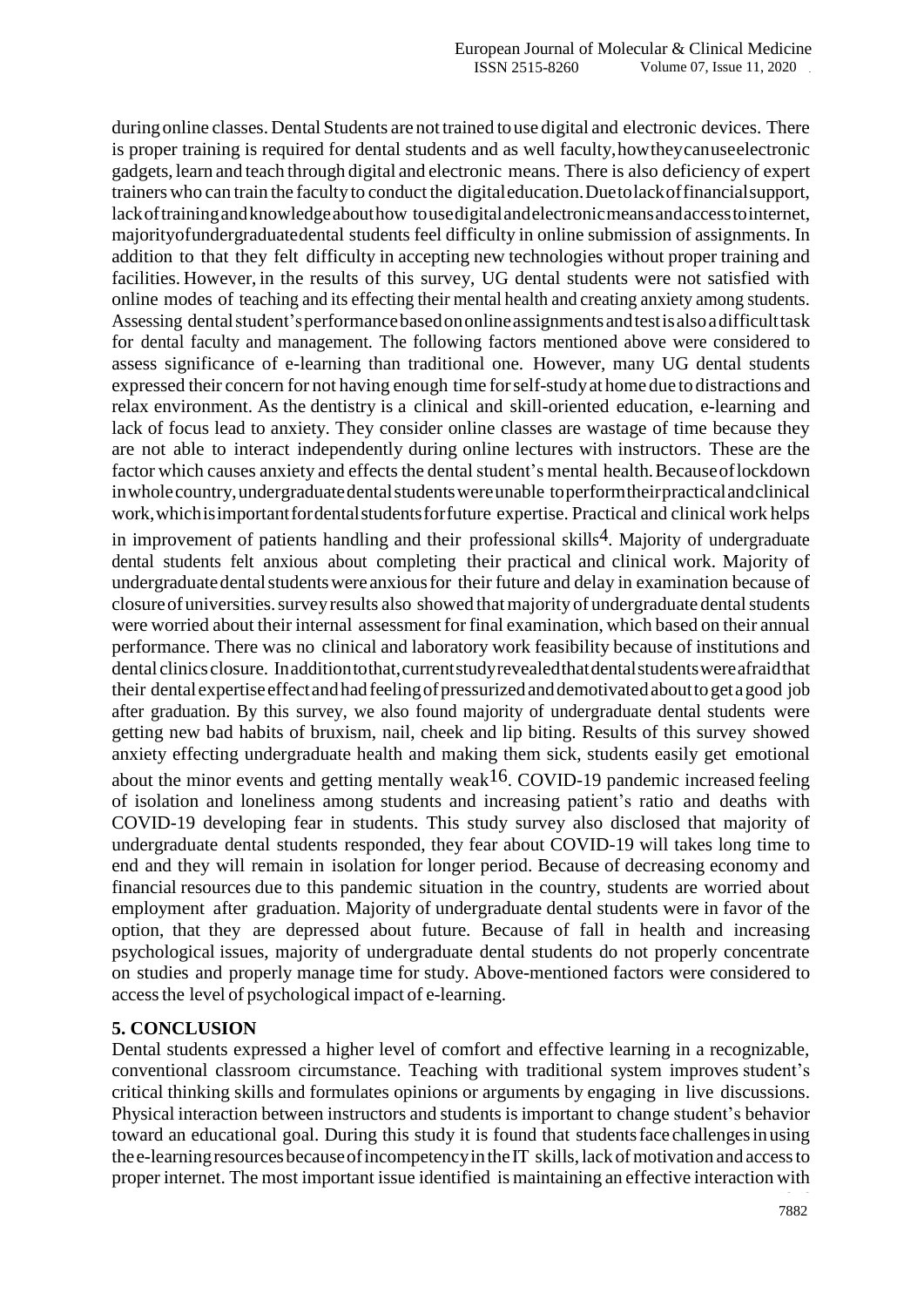dental students in e-learning system of teaching to fill the gap between the teacher and students. Faculty must encourage dental students and guide them about e-learning. Faculty also organize interactive session during online lecture and discuss student's problems to reduce psychological impactofCOVID-19ande-learning. Thereshouldbefurtherflexibilityworkloadandlearningtime tostudentstoreducethelevel of anxiety among the dental students.

# **6. RECOMMENDATIONS:**

Resultofthissurveyshowsthereisneedoffocusondentalstudent"smentalhealth. Thereisneedof properplanningandstrategiesforreducinganxietyinundergraduatedental students. There should be counselling sessions on regular basis for controlling anxiety in dental students. Guidelines should provide to them, to reduce their fear and to keep their good health. Knowledge of computer handling and digital education guidelines should provide to dental students. Dental faculty of universities need to recognize that e-learning requires expertise and delivery skills for online teaching. Students and dental faculty require extensive training on how to utilize new technologies and adapt new teaching methods for e-learning mode of teaching. Dental universities administration should focus on student"s affairs and services during COVID-19. There is the need of shaping, providing services and helping in finding solutionstochallenges face by dental students. There is need to provide direction to dental students in COVID-19 situation.Dentalfacultyshouldtakemeasuresandmotivatestudents tofocusonstudiesandreduce heightenedlevelofpsychologicaldistressamongstudents.

# **REFERENCES:**

[1]. Baloran ET. Knowledge, Attitudes, Anxiety, and Coping Strategies of Students during COVID-19 Pandemic. Journal of Loss and Trauma. 2020:1-8.

[2]. Bughio IA, Abro QMM, Rashdi PRS. Effective Online Distance Learning In Pakistan and Challenges. International Journal of Management Sciences. 2014;2(6):274-9.

[3]. Chavarría-Bolaños D, Gómez-Fernández A, Dittel-Jiménez C, Montero-Aguilar M. E- Learning in Dental Schools in the Times of COVID-19: A Review and Analysis of an Educational Resource in Times of the COVID-19 Pandemic. Odovtos-International Journal of Dental Sciences. 2020:207-24.

[4]. Gormley GJ, Collins K, Boohan M, Bickle IC, Stevenson M. Is there a place for elearning in clinical skills? A survey of undergraduate medical students' experiences and attitudes. Medical teacher. 2009;31(1):e6-e12.

[5]. Hamilton M. The assessment of anxiety states by rating. British journal of medical psychology. 1959.

[6]. Iyer P, Aziz K, Ojcius DM. Impact of COVID‐19 on dental education in the United States. Journal of Dental Education. 2020;84(6):718-22.

[7]. Kaur N, Dwivedi D, Arora J, Gandhi A. Study of the effectiveness of e-learning to conventional teaching in medical undergraduates amid COVID-19 pandemic. National Journal of Physiology, Pharmacy and Pharmacology. 2020;10(7).

[8]. Kumar S, Dagli R, Mathur A, Jain M, Prabu D, Kulkarni S. Perceived sources of stress amongst Indian dental students. European journal of dental education. 2009;13(1):39- 45.

[9]. Mamattah RS. Students' Perceptions of E-Learning. 2016.

[10]. Fear and practice modifications among dentists to combat Novel Coronavirus Disease (COVID-19) outbreak. International Journal of Environmental Research and Public Health. 2020 Jan;17(8):2821.

[11]. Saddik B, Hussein A, Sharif-Askari FS, Kheder W, Temsah M-H, Koutaich RA, et al. Increased levels of anxiety among medical and non-medical university students during the COVID-19 pandemic in the United Arab Emirates. medRxiv. 2020.